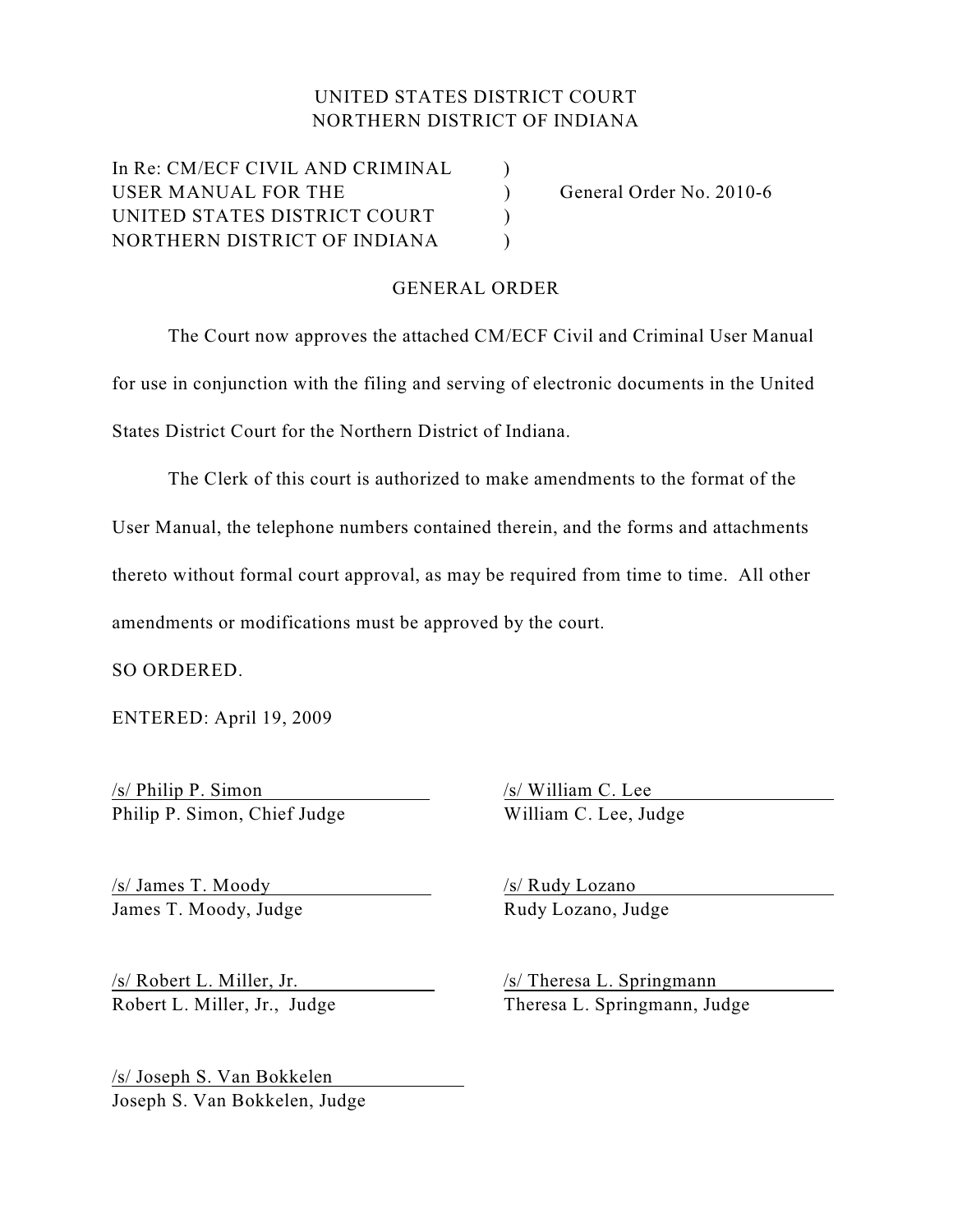# **CM/ECF Civil and Criminal User Manual**

Electronic Means for Filing, Signing and Verification of Documents

## UNITED STATES DISTRICT COURT NORTHERN DISTRICT OF INDIANA



(Revised April 19, 2010)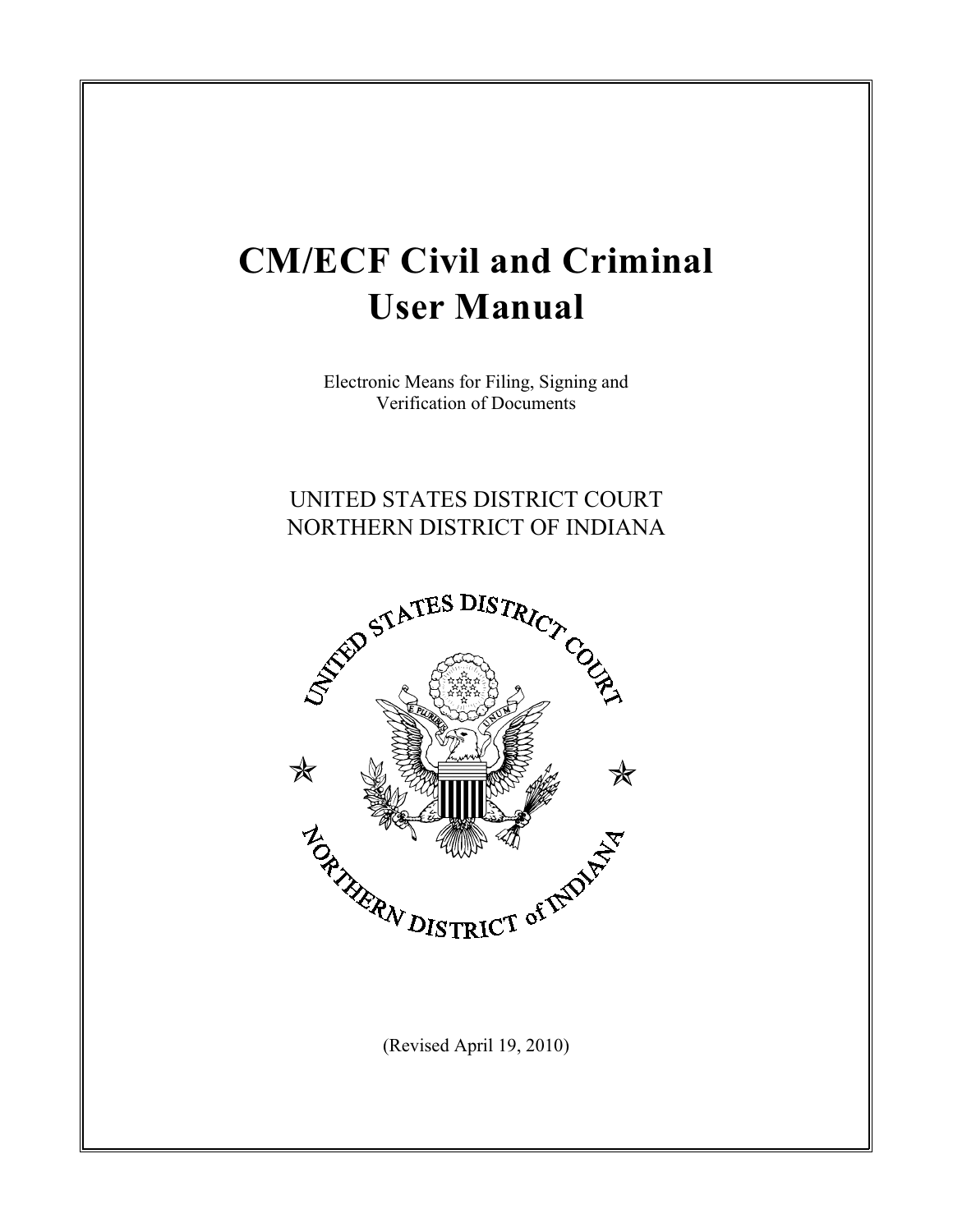# **TABLE OF CONTENTS**

## **I. REGISTRATION FOR THE ELECTRONIC FILING SYSTEM**

## **II. ELECTRONIC FILING AND SERVICE OF DOCUMENTS**

| A.             |  |
|----------------|--|
| <b>B.</b>      |  |
| C.             |  |
| D.             |  |
| E.             |  |
| $\mathbf{F}$ . |  |
| G.             |  |
| H.             |  |
| $\mathbf{I}$ . |  |
| $J_{\cdot}$    |  |

### **III. CONVENTIONAL FILING OF DOCUMENTS**

## **IV. FILING OF SEALED AND EX PARTE MATERIALS**

### **V. PUBLIC ACCESS TO THE SYSTEM**

|      | A.<br>Β.<br>$\mathcal{C}$ . |                                                                                                                                             |
|------|-----------------------------|---------------------------------------------------------------------------------------------------------------------------------------------|
| VI.  |                             |                                                                                                                                             |
|      | A.<br>Β.                    |                                                                                                                                             |
| VII. |                             |                                                                                                                                             |
|      | <b>FORMS:</b>               | Form 1 - Certificate of Service<br>Form 2 - Notice of Manual Filing<br>Form 3- Declaration that Party was Unable to File in a Timely Manner |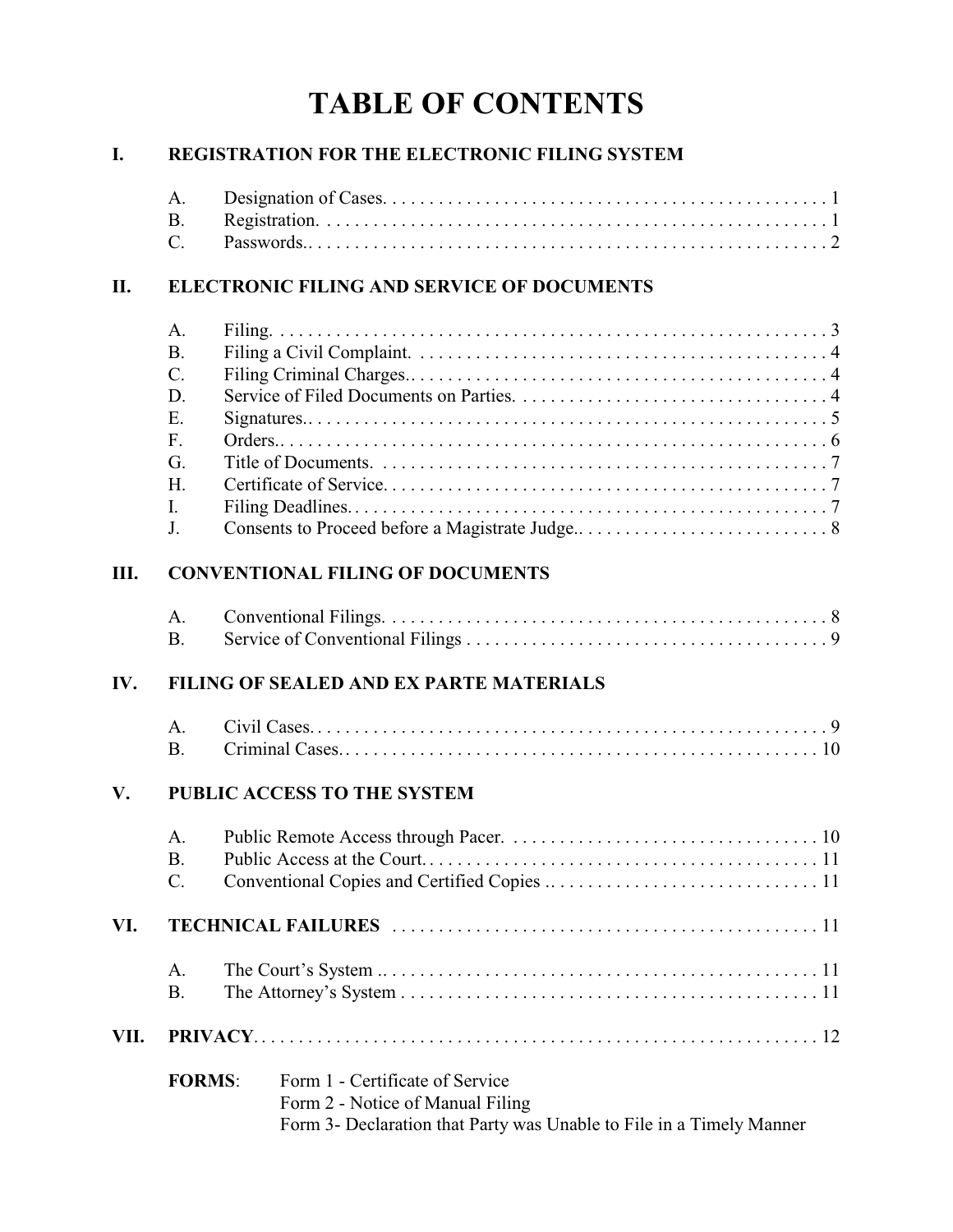#### **ADMINISTRATIVE PROCEDURES**

#### **INTRODUCTION**

Welcome to Northern District of Indiana Case Management/Electronic Case Filing (CM/ECF), hereinafter referred to as the "System". The System permits attorneys to file documents with the court from any location over the Internet. While all parties, including those proceeding pro se, may register to receive "read only" PACER accounts, only registered attorneys, as officers of the court, are permitted to file electronically at this time.

#### **I. REGISTRATION FOR THE ELECTRONIC FILING SYSTEM ("System")**

#### **A. Designation of Cases**

 On November 1, 2003, the U.S. District Court for the Northern District of Indiana began using the CM/ECF electronic filing system for all civil and criminal cases. "Electronic filing" means uploading a pleading or document directly from the registered user's computer, using the court's System, to file that pleading or document in the court's case file. **Sending a document or pleading to the court via e-mail or facsimile does not constitute "electronic filing."**

#### **B. Registration**

1. An Attorney Registration Form, available on the court's website at [www.innd.uscourts.gov](http://www.innd.uscourts.gov), shall be submitted for each attorney. All Attorney Registration Forms shall be mailed or delivered to:

> United States District Court Office of the Clerk 204 South Main Street, Room 102 South Bend, IN 46601

Attention: CM/ECF Registration.

- 2. Each attorney registering for the System will receive an internet e-mail message after their password has been assigned. This is to insure that the attorney's internet e-mail address has been entered correctly in the System. Login and password information will then be mailed to the attorney by regular, first-class mail.
- 3. An attorney's registration will constitute a waiver of conventional service of documents and the attorney agrees to accept service of notice on behalf of the client of the electronic filing by hand, facsimile or authorized email.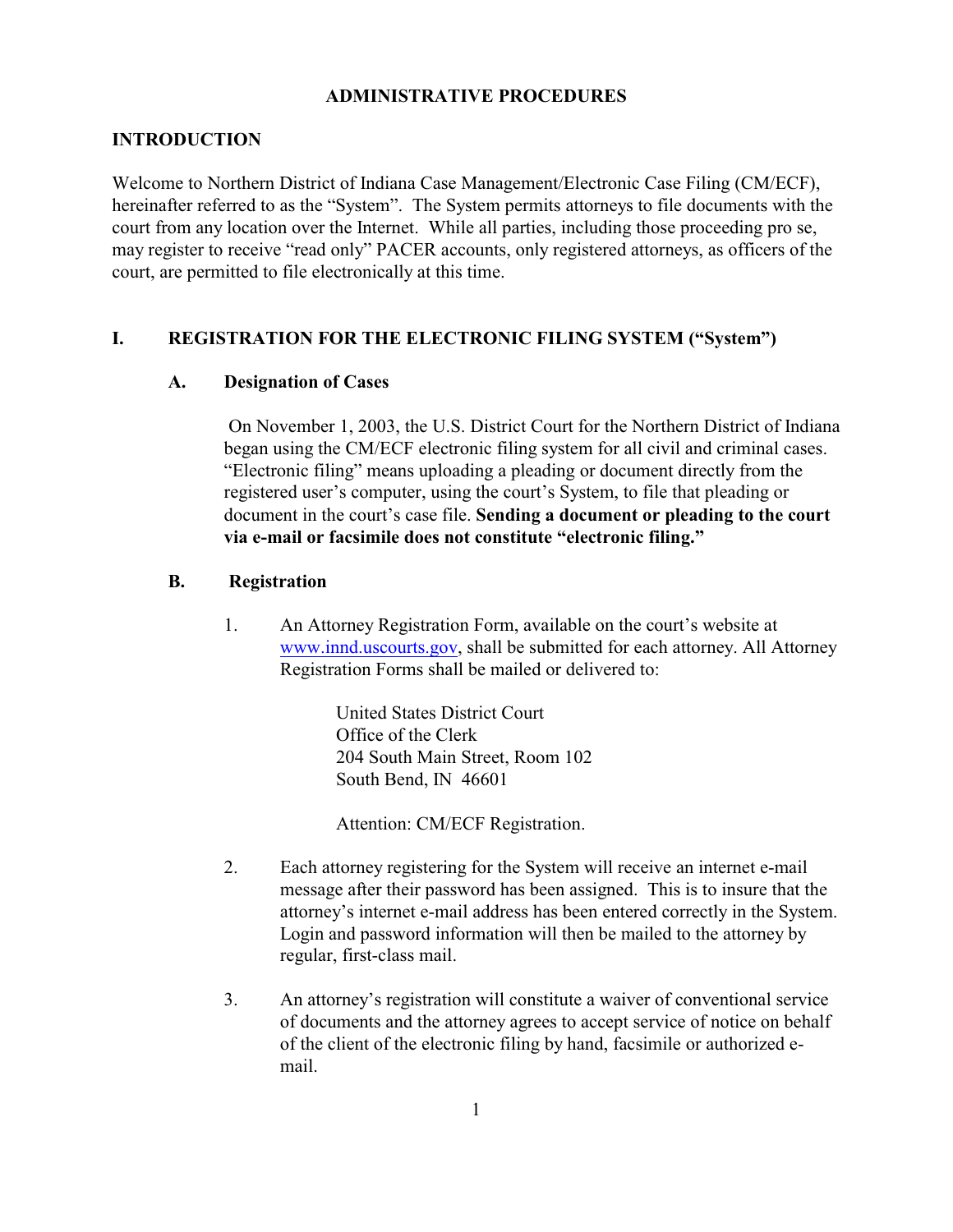- 4. Attorneys are responsible for notifying the court when their mailing address or e-mail address changes, by filing a Notice of Change of Address in the appropriate case(s) through the System.
- 5. Registered attorneys who leave the employment of the United States Attorney for the Northern District of Indiana or of the Federal Community Defender for the Northern District of Indiana and who wish to continue in the practice of law in a different capacity in this district shall submit a new **Attorney Registration Form** for a new account in the System. **Attorney Registration Forms** are available on the court's website at [www.innd.uscourts.gov](http://www.innd.uscourts.gov.). Those attorneys' original accounts for the United States Attorney or the Federal Community Defender will remain intact with new passwords and will continue to be administered by staff in those offices.

#### **C. Passwords**

Each attorney admitted to practice in this Court pursuant to L.R. 83.5 and currently in good standing shall be entitled to one System password to permit the attorney to participate in the electronic retrieval and filing of pleadings and other documents using the System. Applications for admission to practice in the Northern District of Indiana and CM/ECF registration forms are available on the court's website at [www.innd.uscourts.gov](http://www.innd.uscourts.gov). Attorneys registered to use the CM/ECF system will be able to change their own passwords.

Pursuant to Fed. R. Civ. P. 11, every pleading, motion, and other paper (except lists, schedules, statements or amendments thereto) shall be signed by at least one attorney of record or, if the party is not represented by an attorney, all papers shall be signed by the party. An attorney's/participant's password issued by the court combined with the user's identification, serves as and constitutes the attorney/participant's signature for Rule 11 and other purposes. Therefore, an attorney/participant must protect and secure the password issued by the court. If there is any reason to suspect the password has been compromised in any way, it is the duty and responsibility of the attorney/participant to immediately notify the court by calling the CM/ECF Help Line between 9:00 a.m. and 4:00 p.m. local time in order to prevent access to the System by use of the old password. (See Section V. below for help line numbers) In the event of the resignation or reassignment of the person with authority to use the password, the attorney/participant should change the password immediately.

No attorney shall knowingly permit his or her password to be utilized by anyone other than an authorized employee of his or her office. Once registered, the attorney shall be responsible for all documents filed with his or her password.

#### **Attorneys/participants may be subject to sanctions for failure to comply with**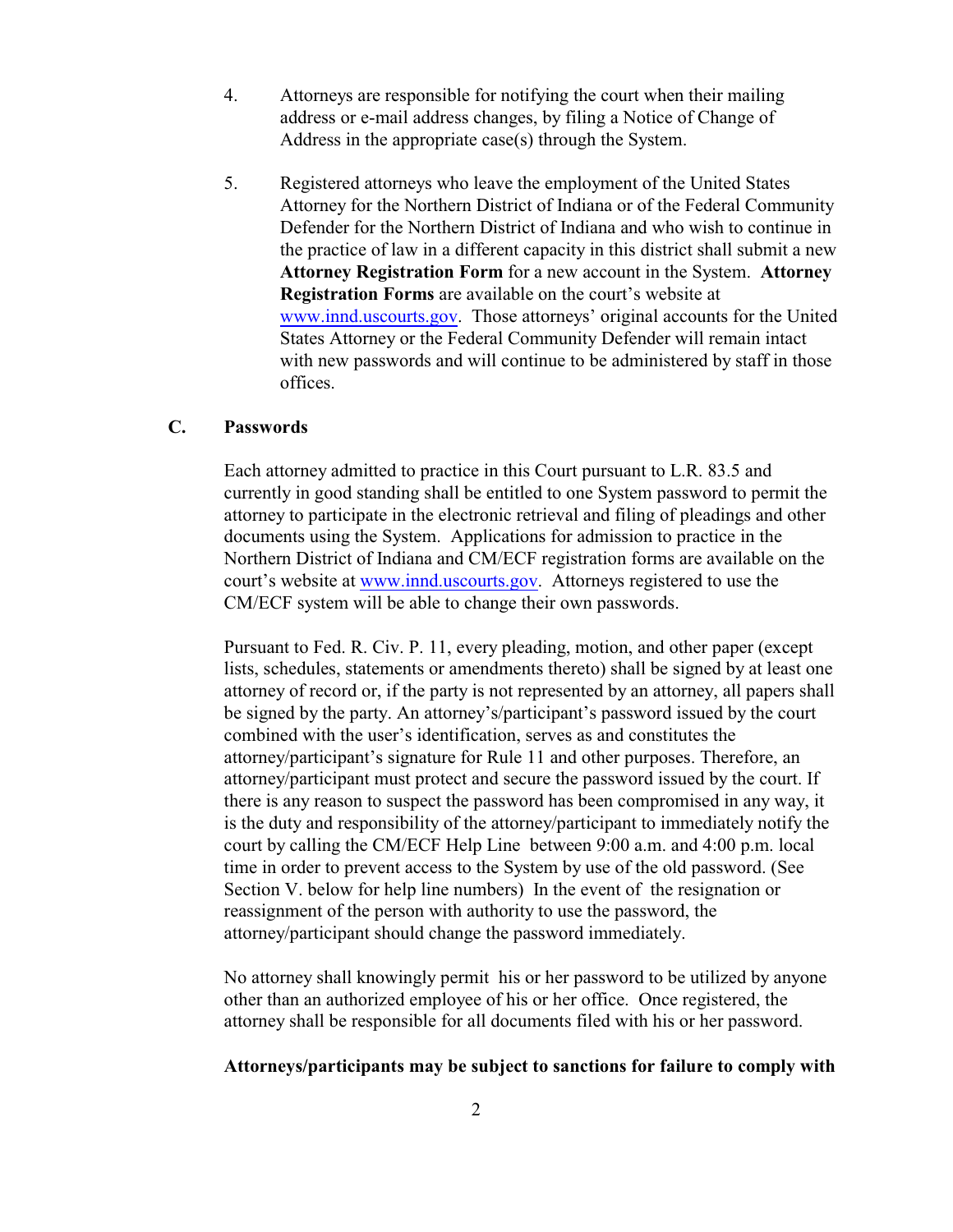#### **the above provisions.**

Registration for a password is governed by Paragraph I(B).

An attorney admitted *pro hac vice* must register for a password in accordance with this User Manual.

## **II. ELECTRONIC FILING AND SERVICE OF DOCUMENTS**

#### **A. Filing**

- 1. Unless otherwise permitted by these procedures or otherwise authorized by the assigned judge, all documents<sup>1</sup> submitted for filing in this district in civil and criminal cases, no matter when a case was originally filed, shall be filed electronically using the System<sup>2</sup>.
- 2. Electronically filed documents must meet the same requirements of format and page limits as documents "conventionally filed" ( as defined in Section III A) pursuant to the Federal Rules of Civil and Criminal Procedure and this court's Local Rules.
- 3. Electronically filed documents may contain hyperlink references to an external document as a convenient mechanism for accessing material cited in the document. A hyperlink reference is neither validated for content nor considered a part of the court's records. The court neither endorses the product or organization at the destination of a hyperlink reference, nor does the court exercise any responsibility over the content at the destination. In order to preserve the integrity of the court record, attorneys wishing to insert hyperlinks in court filings shall continue to use the traditional citation method for the cited authority, in addition to the hyperlink. A hyperlink contained in a filing is no more than a convenient mechanism for accessing material cited in the document and a hyperlink reference is extraneous to any filed document and is not part of the court's record.
- 4. All documents which form part of a single pleading and which are being

 $1$ The requirement that "all documents" be filed electronically includes briefs, and attachments and exhibits used in support of motions.

 $^{2}$ Documents filed in the CM/ECF must be in .pdf format. A document created with almost any wordprocessing program can be converted to .pdf format. The .pdf program in effect takes a picture of the original document and allows anyone to open the converted document across a broad range of hardware and software, with layout, format, links, and images intact. For information on .pdf, users may visit the websites of .pdf vendors, such as http://www.adobe.com/products/acrobat/ or http://www.fineprint.com/.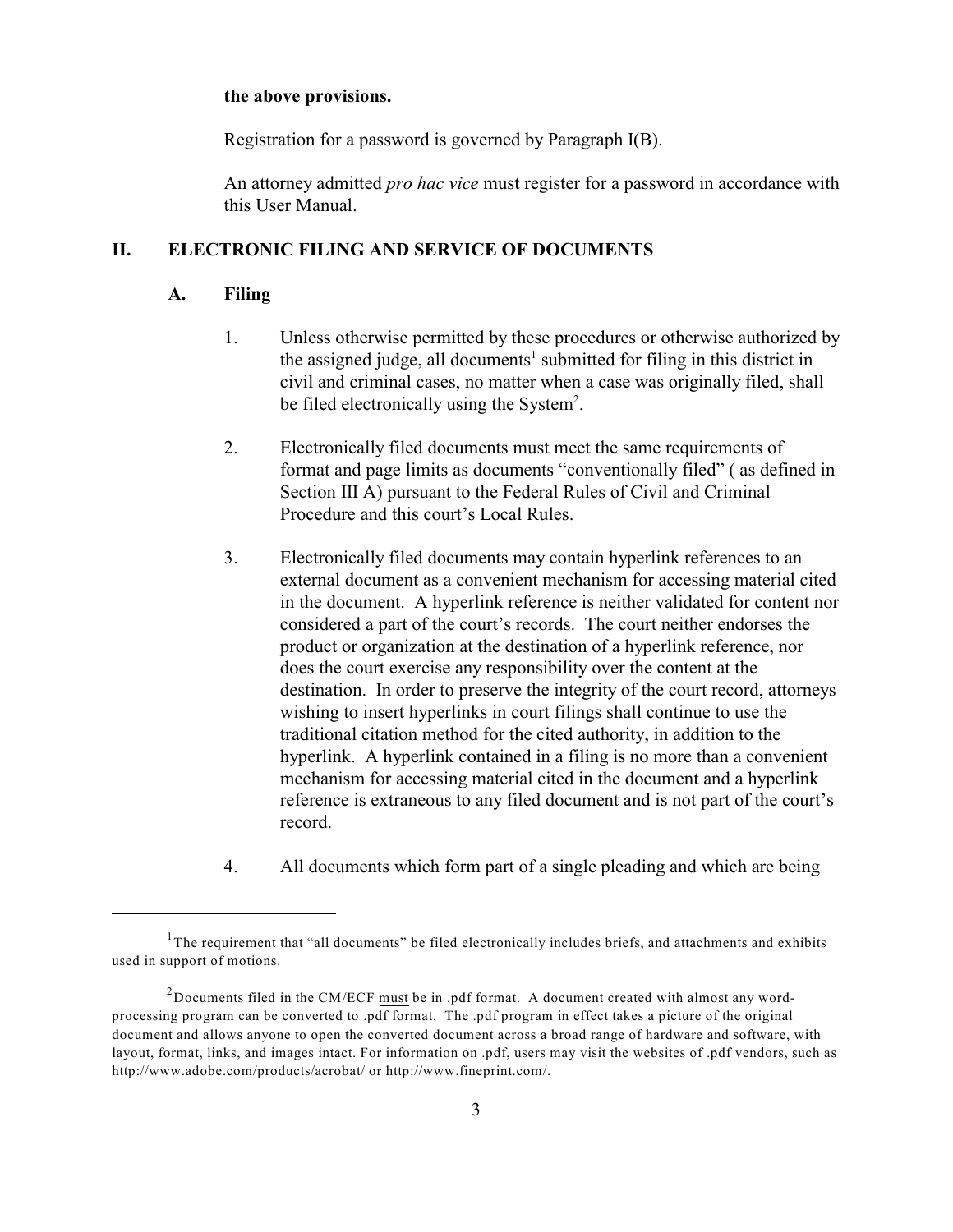filed at the same time and by the same party may be electronically filed together under one document number, e.g., the motion and a supporting affidavit, with the exception of memoranda in support. Memoranda in support shall be electronically filed separately and shown as a related document to the motion.

- 5. In order to file a document which requires leave of court such as an amended complaint or a document to be filed out of time, the proposed document shall be attached as an exhibit to a motion.
- 6. Filing users must submit in electronic form all documents referenced as exhibits or attachments, unless the court permits conventional filing. A filing user must submit as exhibits or attachments only those excerpts of the referenced documents that are directly germane to the matter under consideration by the court. Excerpted material must be clearly and prominently identified as such. Filing users who file excerpts of documents as exhibits or attachments do so without prejudice to their right to timely file additional excerpts or the complete document. Responding parties may timely file additional excerpts or the complete document that they believe are directly germane. The court may require parties to file additional excerpts or the complete document.

#### **B. Filing a Civil Complaint:**

All new civil complaints must be filed conventionally on paper, accompanied by a Civil Cover Sheet (JS-44c) and summons forms with the top portion completed. The court will upload these documents into the System. The Clerk's office will return via United States mail copies of the complaint and the completed hard copy summons forms only if counsel supplies a stamped, self-addressed envelope. The court may sign, seal and issue a summons electronically, although a summons may not be served electronically.

#### **C. Filing Criminal Charges**

All criminal complaints, informations, indictments and requests for issuance of warrants shall be filed conventionally on paper with the court. The court may issue a warrant or summons electronically. They may only be served in accordance with Fed.R.Crim.P. 4(c).

#### **D. Service of Filed Documents on Parties**

1. The System will generate a "Notice of Electronic Filing" when any document is filed. This notice represents service of the document on parties who are registered participants with the System. Except as provided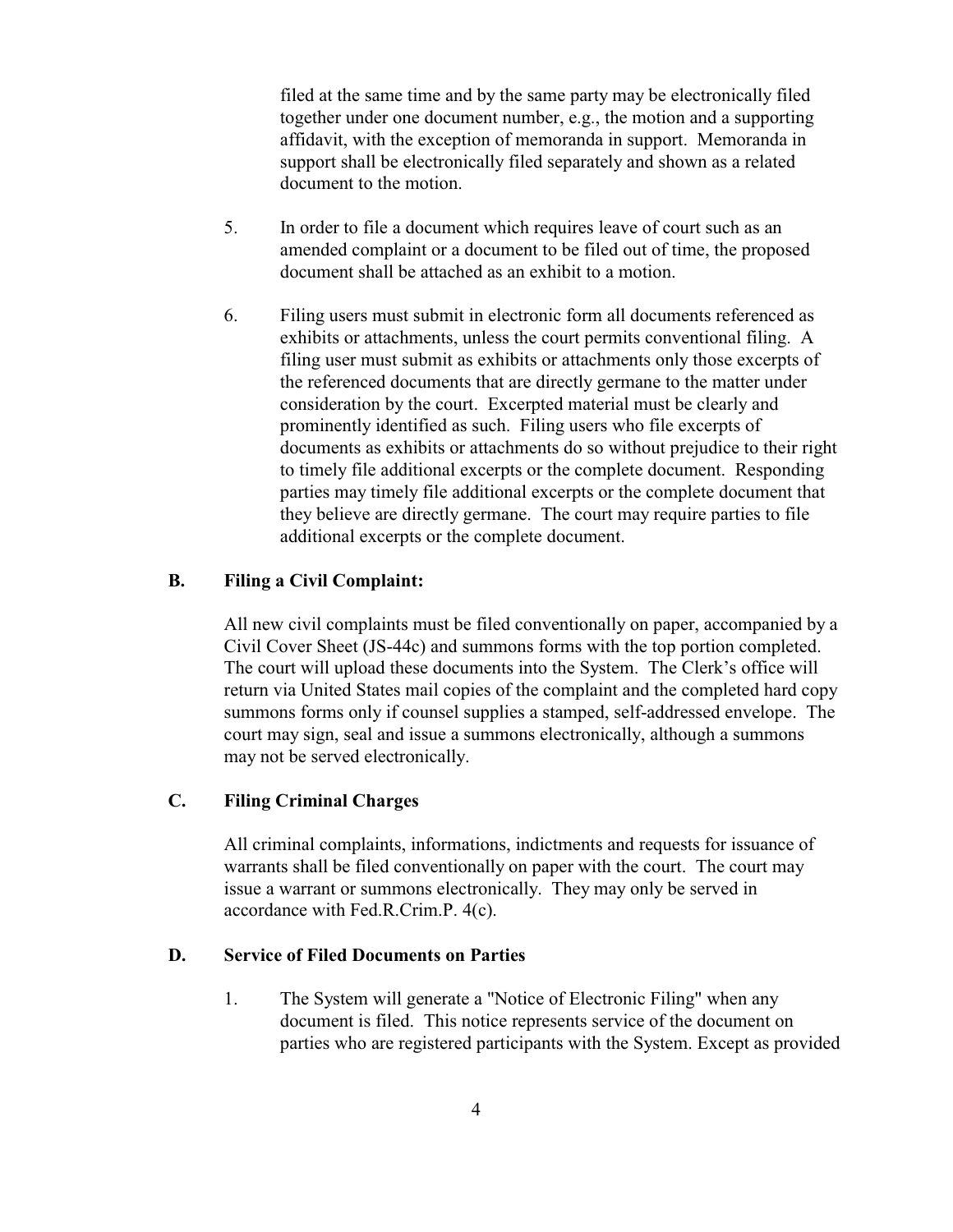in Paragraph III.B, the filing party shall not be required to serve any pleading<sup>3</sup> or other documents on any party receiving electronic notice.

- 2. The filing party shall also serve those parties not designated or able to receive electronic notice but nevertheless are entitled to notice of said pleading or other document in accordance with the Federal Rules of Civil Procedure and the Local Rules of the Northern District of Indiana. If such service of a paper copy is to be made, it shall be done in the manner provided in the Federal Rules of Civil Procedures and the Local Rules of the Northern District of Indiana.
- 3. A party may not electronically serve a summons and complaint, but instead must perfect service according to the Fed. R. Civ. P. 4.

### **E. Signatures**

- 1. **Civil cases:** Documents which must be filed and which must contain original signatures other than those of a participating attorney or which require either verification or an unsworn declaration under any rule or statute, shall be filed electronically, with originally executed copies maintained by the filer. The pleading or other document electronically filed shall contain a signature.
- 2. **Criminal cases:** All documents which must contain original signatures other than those of a participating attorney or which require either verification or an unsworn declaration under any rule or statute, shall first be filed electronically with a .pdf version of the document and shall then also be filed conventionally on paper and maintained in the Clerk's office. The electronically filed document shall be completed and shall contain a signature in all places in which the original document contains a signature. The conventionally filed document shall contain original signatures and shall be accompanied by a copy of the Notice of Electronic Filing generated when the document was filed electronically. Plea agreements signed by a defendant are an example of this type of document.
- 3. In the case of a stipulation or other document to be signed by two or more attorneys, the following procedure should be used:

(a) The filing attorney shall initially confirm that the content of the document is acceptable to all persons required to sign the document and shall obtain the physical signatures of all attorneys on the document.

 $3$  The term "pleading" refers only to those documents listed in Federal Rules of Civil Procedure 7(a).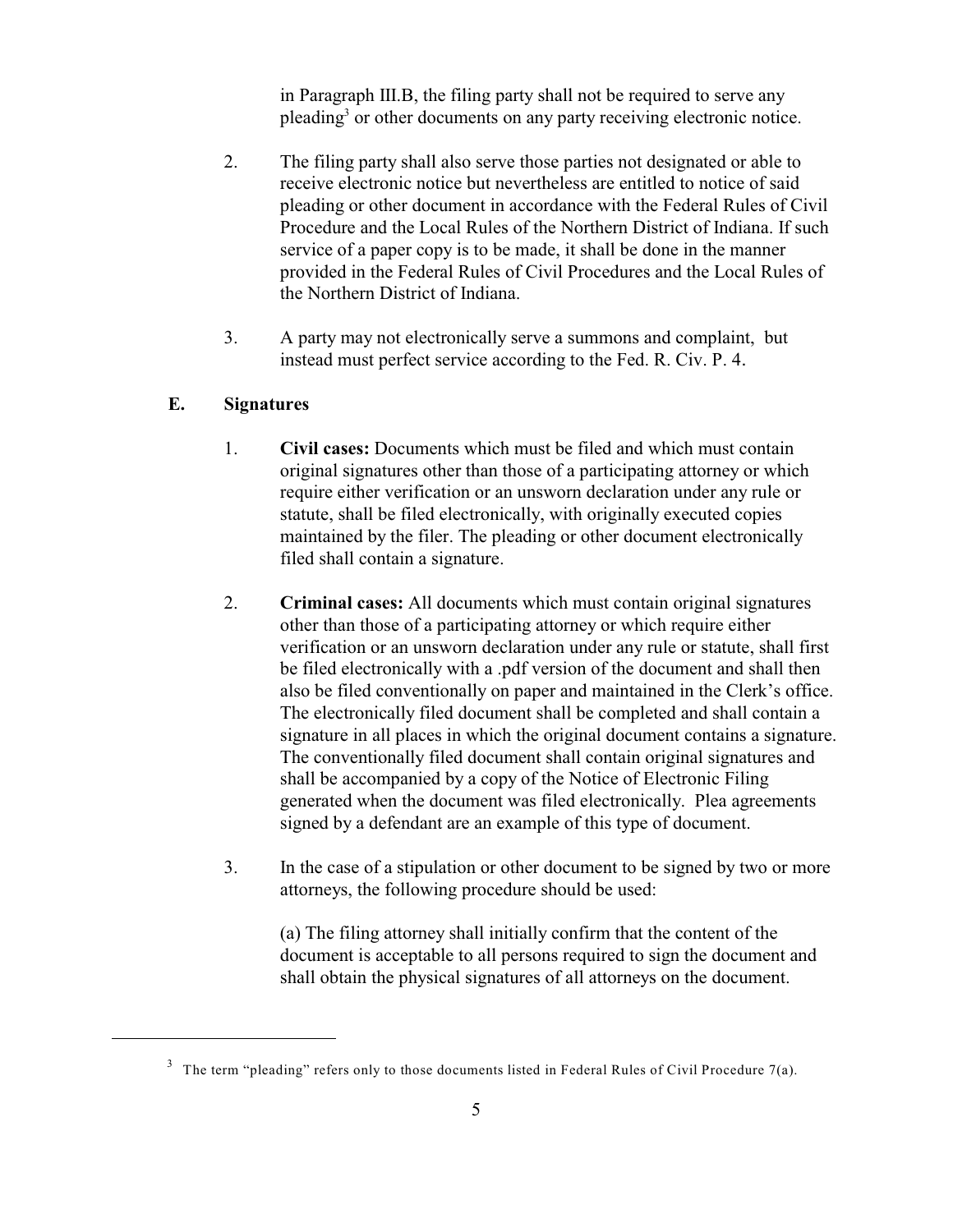(b) The filing attorney then shall file the document electronically, indicating the signatories, e.g., "s/Jane Doe," "s/John Doe," etc.

(c) The filing attorney shall retain the hard copy of the document containing the original signatures.

#### **F. Orders**

All orders issued by the court shall be filed electronically by either the office of the clerk or a judge. Any order or other court-issued document filed electronically without the original signature of a judge or clerk has the same force and effect as if the judge or clerk had signed a paper copy of the order and it had been entered on the docket in a conventional manner. The assigned judge or the clerk's office, if appropriate, may grant routine orders by a text-only entry upon the docket. In such cases, no .pdf document will issue. The text-only entry shall constitute the court's only order on the matter, is in fact an order from the judge and carries the same weight and authority as a written order signed by the judge. The System will generate a Notice of Electronic Filing for text-only entries as described in these procedures, which will contain language indicating that no document is attached. Immediately upon the entry of an order or judgment in an action assigned to the System, the clerk will transmit to filing users in the case, in electronic form, a Notice of Electronic Filing. Electronic transmission of the Notice of Electronic Filing constitutes the notice required by Fed.R.Civ.P. 77(d). The clerk will give notice in paper form to a person who has not consented to electronic service in accordance with the Federal Rules of Civil Procedure.

#### **PROPOSED ORDERS PROCEDURE**

Proposed orders shall not be filed electronically either as a separate document or as an attachment to the main pleading or other document. Instead, all proposed orders must be e-mailed to the chambers of the appropriate judicial officer for the case. The proposed order must be in WordPerfect Format or Rich Text Format  $(RTF)$ <sup>4</sup>. Proposed orders should be attached to an e-mail and sent to the appropriate judicial officer at the address listed below. The subject line of the email message should indicate the case title, cause number and document number of the motion, e.g., *Smith v. Jones 1:02-cv-1234, motion# .*

Chief Judge Robert L. Miller, Jr. miller chambers@innd.uscourts.gov Judge William C. Lee lee lee chambers@innd.uscourts.gov Judge James T. Moody moody chambers@innd.uscourts.gov Judge Rudy Lozano **lozano** lozano chambers@innd.uscourts.gov Judge Philip P. Simon simon simon chambers@innd.uscourts.gov

 $4$  MS Word will allow a document to be saved in WordPerfect format or Rich Text Format (RTF).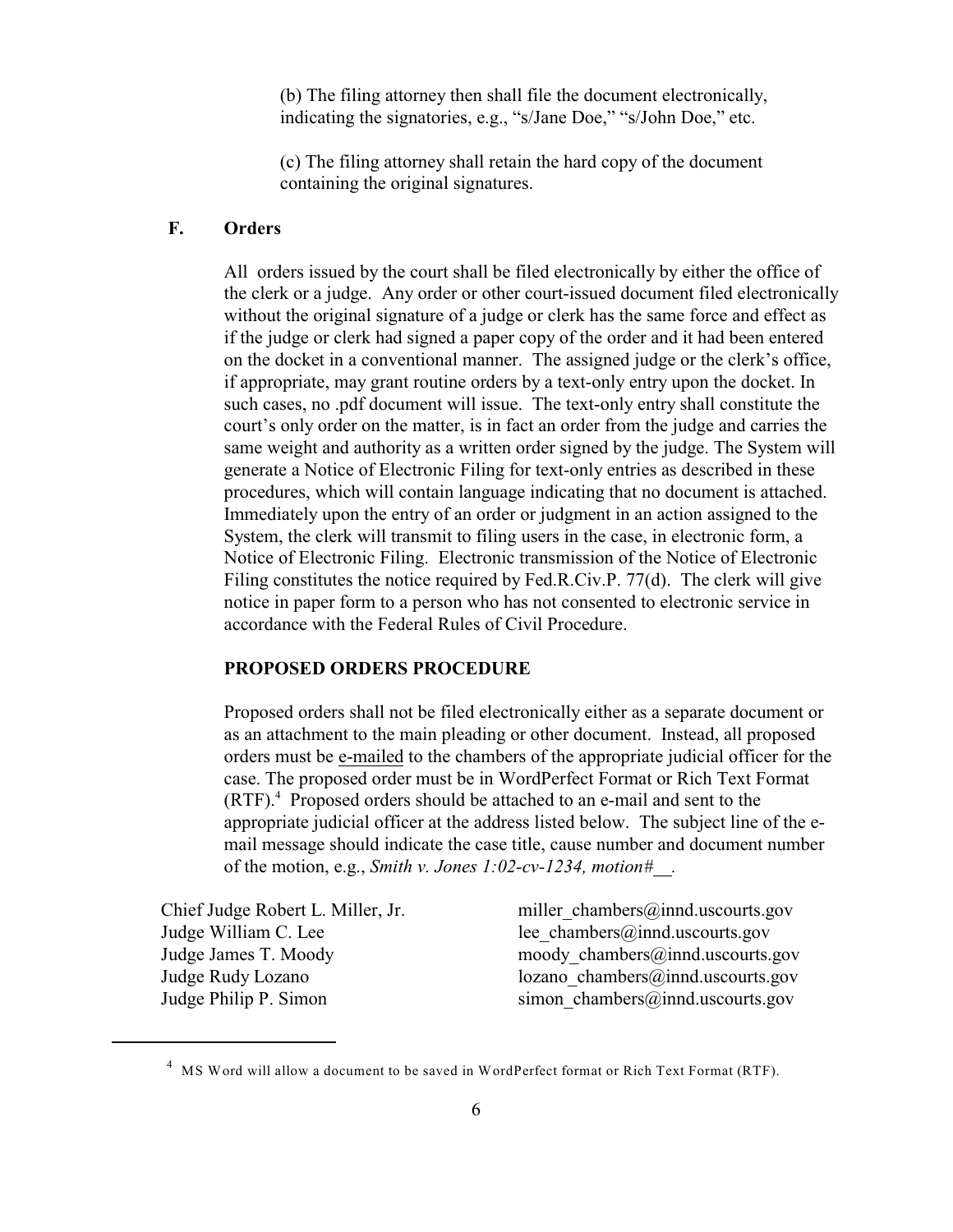Judge Theresa L. Springmann springmann springmann chambers@innd.uscourts. gov Judge Joseph S. Van Bokkelen van\_bokkelen\_chambers@innd.uscourts.gov Magistrate Judge Andrew P. Rodovich rodovich chambers@innd.uscourts.gov Magistrate Judge Roger B. Cosbey cosbey chambers@innd.uscourts.gov Magistrate Judge Christopher A. Nuechterlein nuechterlein chambers@innd.uscourts.gov Magistrate Judge Paul R. Cherry chambers@innd.uscourts.gov

#### **PROPOSED DISCOVERY PLANS/SCHEDULING ORDERS AND FINAL PRETRIAL ORDERS**

Unlike proposed orders, Proposed Discovery Plans/Scheduling Orders and proposed Final Pretrial Orders should not contain a signature line for the Judge. The attorney filing these documents shall initially confirm that the content of the document is acceptable to all persons required to sign the document and shall obtain the physical signatures of all attorneys on the document. The filing attorney then shall file the document electronically, indicating the signatories, e.g., "s/Jane Doe," "s/John Doe," etc. The filing attorney shall retain the hard copy of the document containing the original signatures.

### **G. Title of Documents**

The person electronically filing a pleading or other document will be responsible for designating a title for the pleading or other document by using one of the categories contained in the Events Lists on the court's website at www.innd.uscourts.gov.

#### **H. Certificate of Service**

A Certificate of Service is still a requirement when filing documents electronically. A sample **Certificate of Service** is attached as **Form 3**.

#### **I. Filing Deadlines**

Filing documents electronically does not alter any filing deadlines or any time computation pursuant to Fed. R. Civ. P. 6. The counties of Lake, Porter, LaPorte, Pulaski and Starke are located in the Central time zone and the remaining counties in the Northern District of Indiana are located in the Eastern time zone. Nevertheless, all electronic transmissions of documents must be completed (*i.e.,* received completely by the clerk's office) prior to **midnight Eastern Time**, (South Bend/Fort Wayne/Lafayette time) in order to be considered timely filed that day, **regardless of the local time in the division where the case is pending**. Although documents can be filed electronically 24 hours a day, filers are strongly encouraged to file all documents during hours when the CM/ECF Help Line is available, from 9:00 a.m. to 4:00 p.m. local time. (See Section V. below for help line numbers)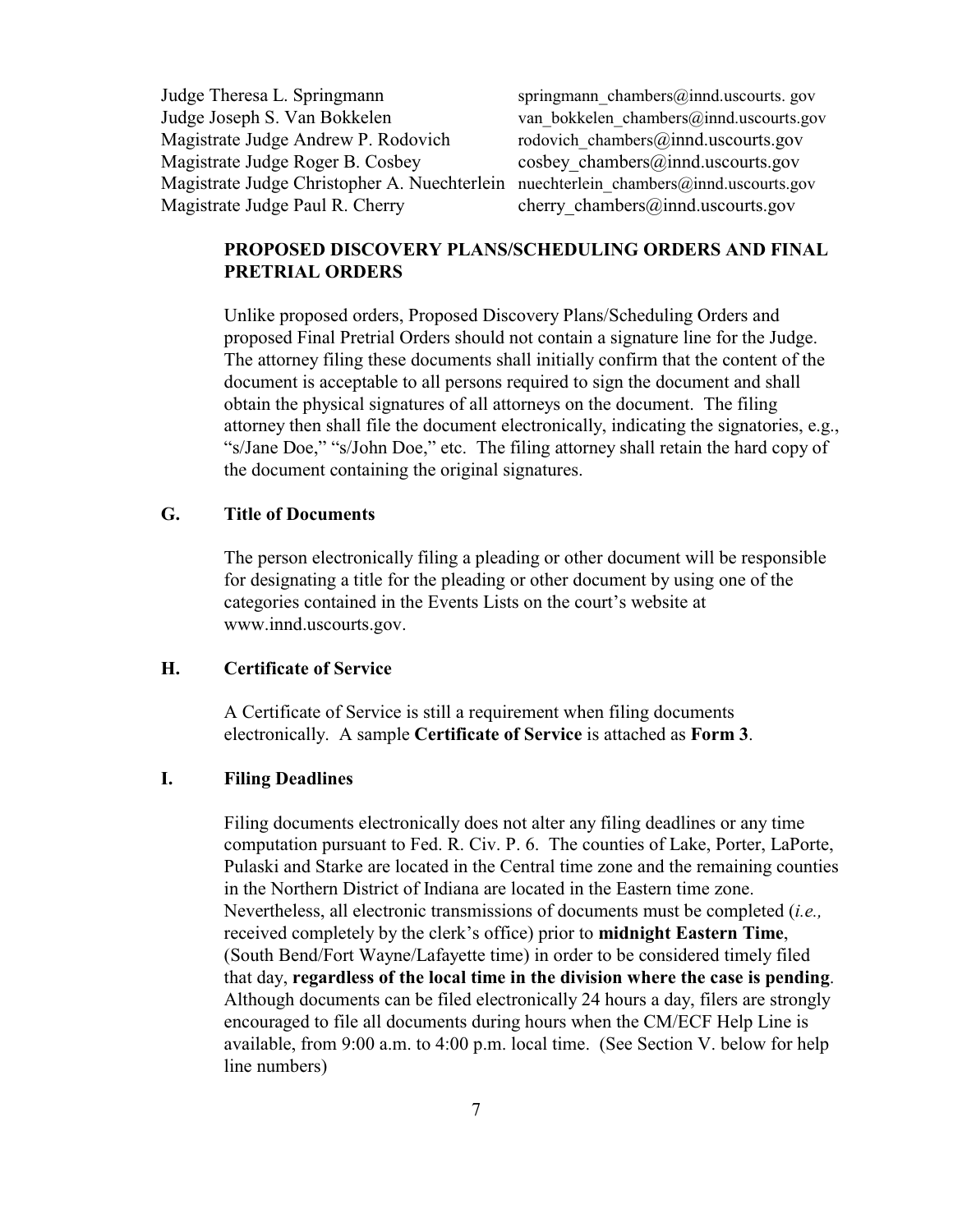#### **J. Consents to Proceed before a Magistrate Judge**

All parties to a civil action will receive Magistrate Judge Consent Forms from the court by electronic means, or by United States Mail if the party is not registered to receive electronic notices. Completed Magistrate judge consent forms should be returned by e-mail OR by United States Mail to the appropriate clerk's office where the case is pending. Consent forms in WordPerfect format are also available on the court's website at [www.innd.uscourts.gov,](http://www.innd.uscourts.gov,) under Info/Forms, FORMS, MISC FORMS, Magistrate Judge Consent Forms.

Any party who wishes to consent to jurisdiction by a United States Magistrate Judge shall sign the form and file it with the Clerk as soon as practicable but in any event within twenty-one (21) days following the date the Preliminary Pretrial Conference is held or within 21 days of receipt of the form in cases where no Preliminary Pretrial Conference is held. Nothing in this paragraph shall be construed as a limitation of the assigned district judge to refer, in his or her discretion, the case to a magistrate judge upon consent of all parties even though untimely filed. See General Order 2007-10 on the court's website at [www.innd.uscourts.gov](http://www.innd.uscourts.gov), under Local Rules and General Orders.

Clerk's Office E-mail addresses:

Hammond - [hmdclerks@innd.uscourts.gov](mailto:hmdclerks@innd.uscourts.gov) Fort Wayne - [fwclerks@innd.uscourts.gov](mailto:fwclerks@innd.uscourts.gov) South Bend- [sbclerks@innd.uscourts.gov](mailto:sbclerks@innd.uscourts.gov) Lafayette - [lafclerks@innd.uscourts.gov](mailto:lafclerks@innd.uscourts.gov)

Mailing addresses:

1300 S. Harrison St. 5400 Federal Plaza Fort Wayne, IN 46802 Hammond, IN 46320

204 S. Main St. Room 102 230 North Fourth Street South Bend, IN 46601 P.O. Box 1498

District Court Clerk's Office District Court Clerk's Office

District Court Clerk's Office District Court Clerk's Office Lafayette, IN 47901

#### **III. CONVENTIONAL FILING OF DOCUMENTS**

**A. Conventional Filings**. As used in these procedures, a "conventionally" filed or submitted document or pleading is one presented to the Clerk or a party in paper or other non-electronic, tangible format. The following documents shall be filed conventionally and not electronically unless specifically authorized by the Court: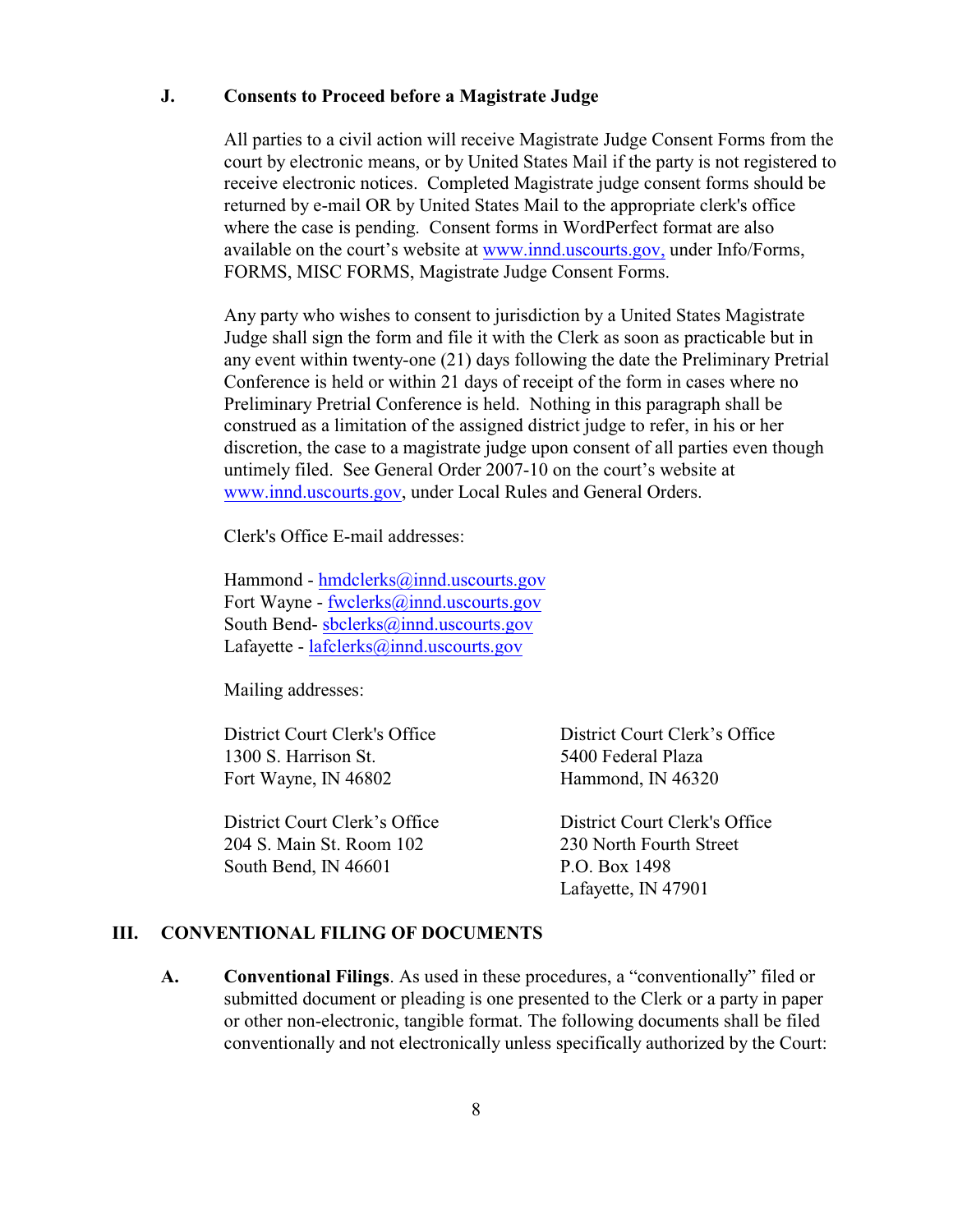- 1. Document(s) to be filed under seal in criminal cases, including motions for leave to file documents under seal, any supporting documentation and proposed orders. See L.R. 5.3 regarding filing of documents under seal.
- 2. Exhibits and other documents which cannot be converted to a legible electronic form. Whenever possible, counsel is responsible for converting filings to an electronic form. However, if that is not physically possible, counsel shall electronically file a .pdf document titled *Notice of Manual Filing* as a notation on the docket sheet that filings are being held in the clerk's office in paper. A sample **Notice of Manual Filing** is attached as **Form 4**. If documents are filed in paper format, counsel must provide an original for the clerk's office, a copy for the judge and a copy must be served on all parties in the case. Large documents which do not exist in an electronic format shall be scanned into .pdf format by counsel, in small batches if necessary, and filed electronically as separate attachments in the System.
- 3. Certain documents which are listed in II. B., II. C. and II. E. 2. above.
- 4. Documents filed by pro se litigants.
- 5. Social Security administrative records.

#### **B. Service of Conventional Filings**

Pleadings or other documents which are filed conventionally rather than electronically shall be served in the manner provided for in the Federal Rules of Civil Procedure and the Local Rules of the Northern District of Indiana, except as otherwise provided by order of the Court.

#### **IV. FILING OF SEALED AND EX PARTE MATERIALS**

#### **A. Civil Cases**

- 1. New civil cases filed under seal shall be filed conventionally pursuant to II. B above and L.R. 5.3. Any distribution to parties must be made conventionally on paper. Attorneys will not have electronic access to file documents or receive electronic notices for sealed cases. All subsequent filings and servicemade by attorneys must be made conventionally
- 2. In instances where a civil case is not sealed, but a party wishes to file sealed motions or sealed documents, those documents shall be filed electronically in the CM/ECF system using the appropriate civil event, either "Sealed Motion" or "Sealed Document". These events will produce a publicly viewable docket entry but will not allow access to the attached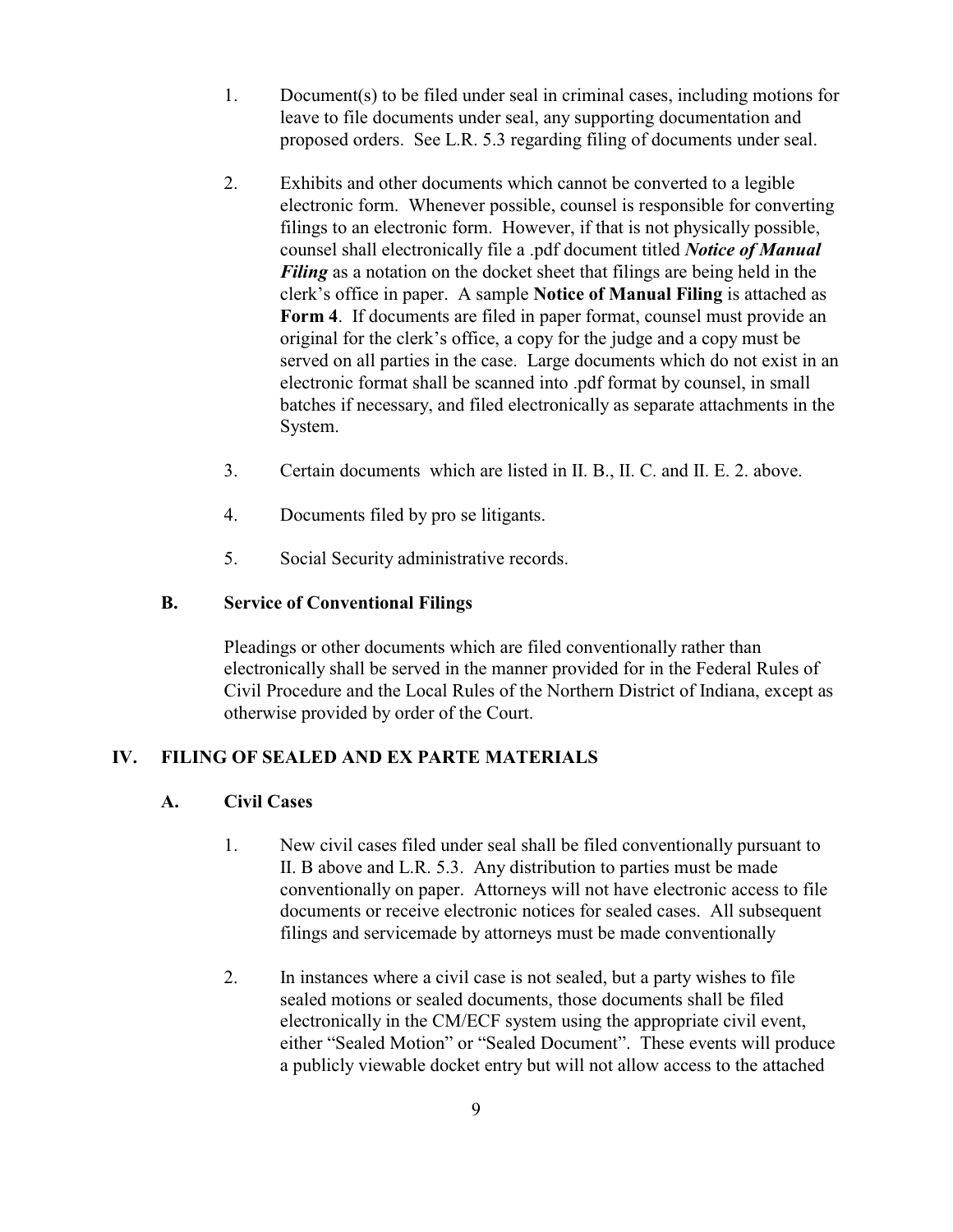pdf document. Any distribution to parties must be made conventionally on paper.

- 3. Ex parte motions and ex parte documents in non-sealed civil cases shall be filed electronically in the CM/ECF system using the appropriate civil event, either "Ex Parte Motion" or "Ex Parte Document". The docket entries and pdf documents for these events will be accessible only to authorized court staff and the filing party. Other parties and the general public will not see the docket entry or have access to the pdf document.
- 4. A civil motion event exists for a "Motion to Seal", which will not be treated as a sealed or restricted entry in the CM/ECF system. Filers selecting this event will be presented with a warning that sealed pdf documents should not be attached to this event, but should, instead, be electronically filed separately as a "Sealed Motion" or "Sealed Document" pursuant to IV. A. 2. above.

#### **B. Criminal Cases**

Filing of sealed materials and ex parte materials in criminal cases shall be made conventionally on paper pursuant to III. A. 1. above.

#### **V. PUBLIC ACCESS TO THE SYSTEM DOCKET**

#### **A. Public Remote Access Through Pacer**

**Civil cases:** Public remote access to the System for viewing purposes is limited to subscribers to the Public Access to Court Electronic Records ("PACER") system. The Judicial Conference of the United States has ruled that a user fee will be charged for remotely accessing certain detailed case information, such as docket sheets and filed documents. PACER users may access the System at the Court's Internet site at www.innd.uscourts.gov. Such access to the System through the Internet site will allow retrieval of the docket sheet and documents on a time delayed basis. Unless a user has a CM/ECF filing level account, access to the System will be on a "read only" basis.

**Social Security cases:** Until further order of the court, only an attorney of record may remotely view records in social security cases. Public remote access will be limited to viewing docket sheets only.

**Criminal cases:** Public remote access to non-sealed documents in criminal cases will be limited to documents filed on or after January 1, 2005, pursuant to the Judicial Conference Policy on Privacy and Public Access to Electronic Criminal Case Files. Public remote access to documents filed prior to January 1, 2005 will be limited to viewing docket sheets only.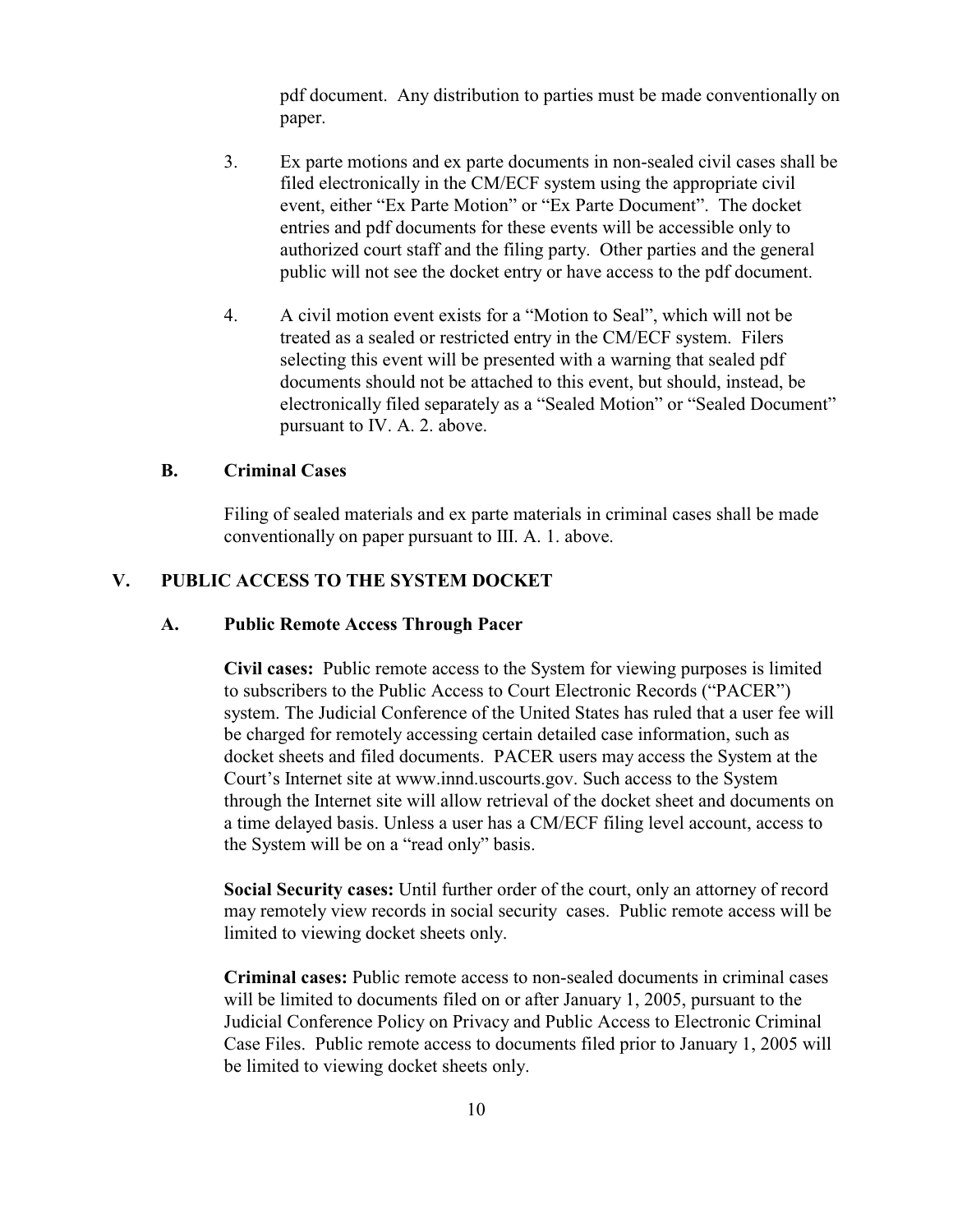#### **B. Public Access at the Court**

The public will have electronic access to civil and criminal documents filed in the System and to the System dockets in the Office of the Clerk, for viewing during regular business hours, from 9:00 a.m. to 4:00 p.m. (local time) Monday through Friday. A copy fee for reproduction is still required in accordance with 28 U.S.C. §1914.

#### **C. Conventional Copies and Certified Copies**

Conventional copies and certified copies of the electronically filed documents may be purchased at the Office of the Clerk, during business hours listed in Paragraph B above. A list of fees is available on the court's website at www.innd.uscourts.gov.

#### **VI. TECHNICAL FAILURES**

#### **A. The Court's System**

The Clerk shall deem the Public Web site for the Northern District of Indiana to be subject to a technical failure on a given day if the site is unable to accept filings continuously or intermittently over the course of any period of time greater than one hour after 12:00 noon that day, in which case filings due that day which were not filed due solely to such technical failures shall become due the next business day. Such delayed filings shall be rejected unless accompanied by a declaration or affidavit attesting to the filing person's failed attempts to file electronically at least two times after 12:00 p.m. separated by at least one hour on each day of delay due to such technical failure. Questions about CM/ECF may be directed to our Help Line at the one of the following numbers between 9:00 a.m. to 4:00 p.m. local time:

| Fort Wayne | 800-745-0265 |
|------------|--------------|
| Hammond    | 800-473-0293 |
| South Bend | 866-217-5925 |
| Lafayette  | 877-377-1219 |

#### **B. The Attorney's System**

If the attorney is unable to file a document in a timely manner due to technical difficulties in the user's system, the attorney must file a document with the court as soon as possible notifying the court of the inability to file the document. A sample document entitled **Declaration that Party was Unable to File in a Timely Manner Due to Technical Difficulties** is attached hereto as **Form 5**.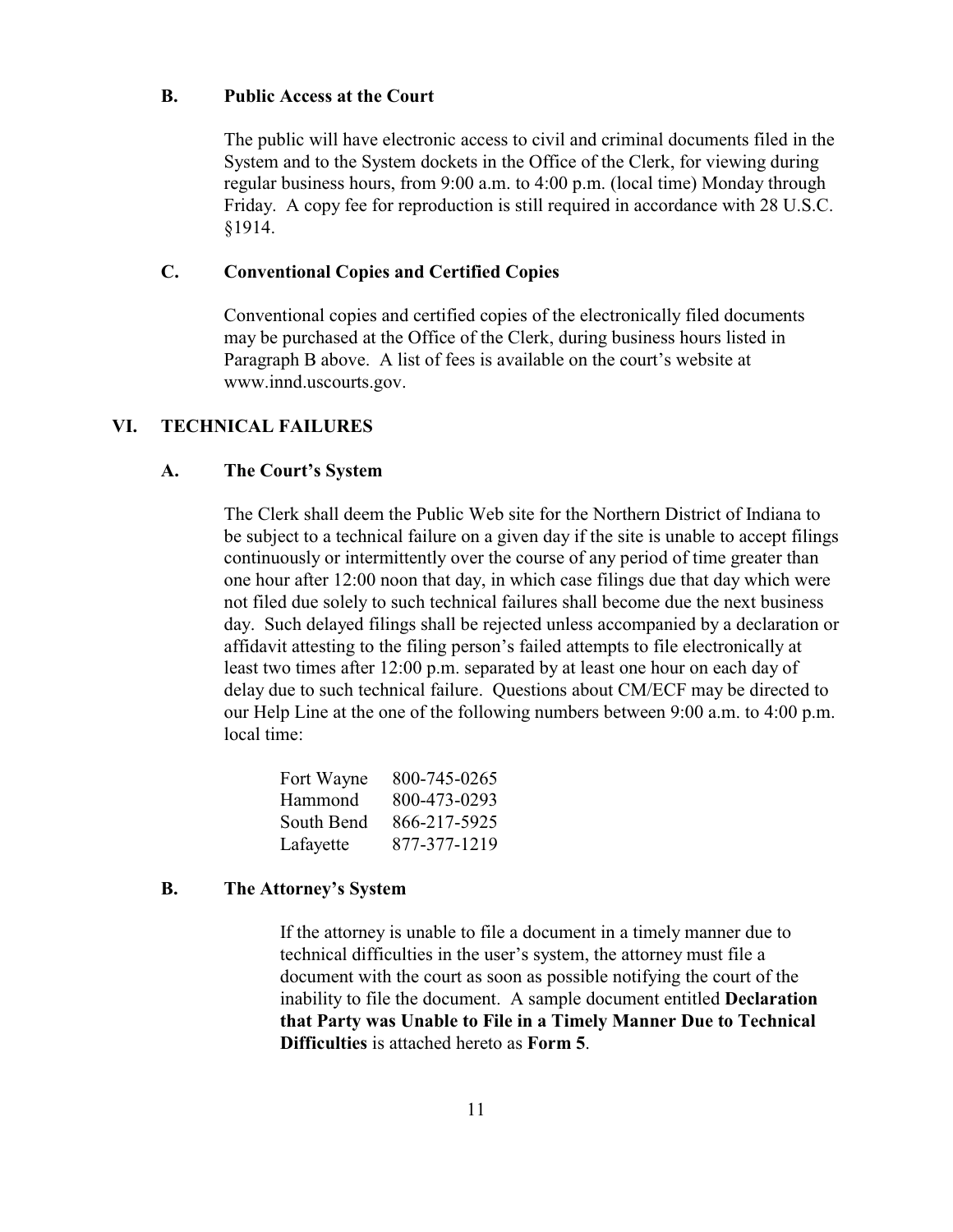## **VII. PRIVACY**

Counsel should not include sensitive information in any document filed with the court unless such inclusion is necessary and relevant to the case. See Fed. R. Civ. P. 5.2 regarding protection of personal identifiers in civil cases and Fed. R. Cr. P. 49.1 regarding privacy protection in criminal cases.

## **SPECIAL NOTICE TO SOCIAL SECURITY ATTORNEYS**

It is the responsibility of counsel for plaintiff to provide the U.S. Attorneys' office with the social security number of the plaintiff upon the filing of a new social security case.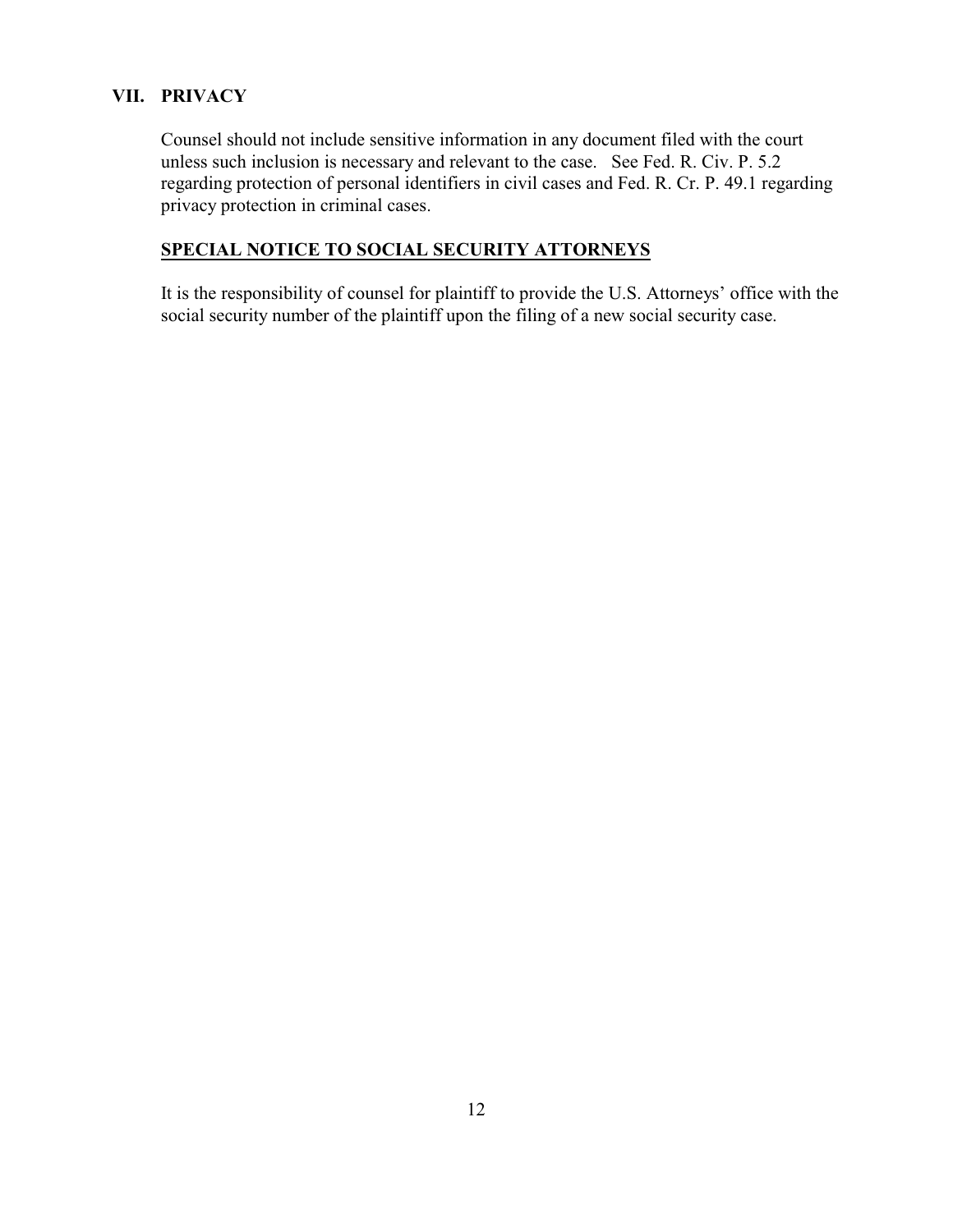# SAMPLE FORMAT

## *Certificate of Service*

I hereby certify that on (Date) I electronically filed the foregoing with the Clerk of the Court using the CM/ECF system which sent notification of such filing to the following: and I hereby certify that I have mailed by United States Postal Service the document to the following non CM/ECF participants: \_\_\_\_\_\_\_\_\_\_\_\_\_\_\_\_\_\_\_\_\_\_\_.

 $s/$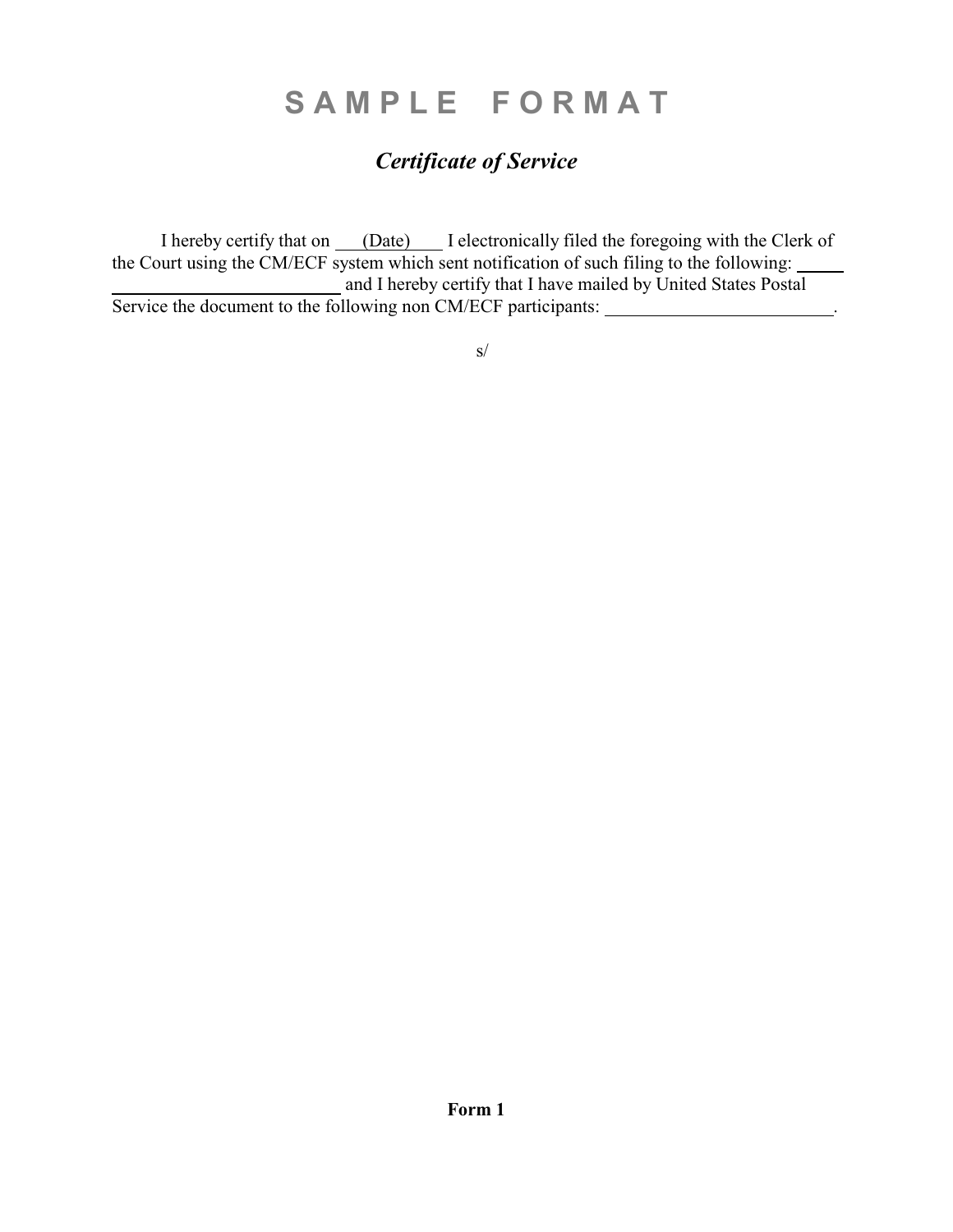# SAMPLE FORMAT

## *IN THE UNITED STATES DISTRICT COURT FOR THE NORTHERN DISTRICT OF INDIANA DIVISION*

|     | Plaintiff(s), |          |
|-----|---------------|----------|
| VS. |               | Case No. |
|     | Defendant(s). |          |

## **NOTICE OF MANUAL FILING**

is in paper form only and is being maintained in the case file in the Clerk's office.

l

 $\overline{a}$ Attorney for (Plaintiff or Defendant) Address:

> <u> 1980 - Johann Barbara, martin amerikan basar dan basar dan basar dalam basar dalam basar dalam basar dalam b</u>

Date:

 $\overline{a}$